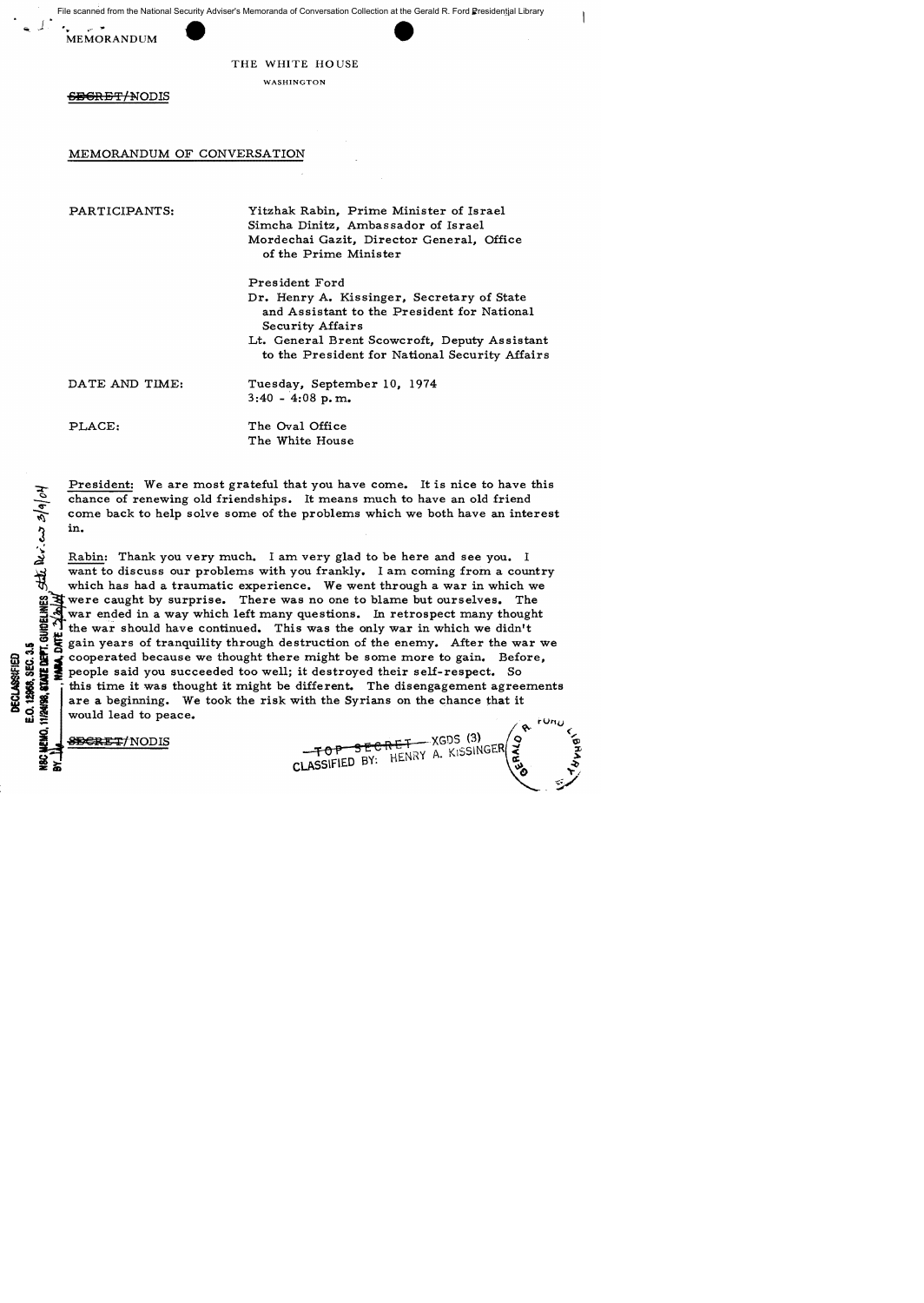

### E<del>GRET</del>/NODIS 2.

We are watching closely. There is a difference between Egypt and Syria in the way the disengagement is carried out. Egypt obeys both in letter and in spirit.

President: I am glad to hear it.

Rabin: Basically Egypt keeps the military part and the civilian part of the agreement. They are trying to reconstruct the cities and reopen the Canal. I can't fault them.

But Syria is completely different. They didn't like UNDOF and now they are making a real effort to bring about a change in its role. Instead of having a buffer zone, they are trying to do something different.

As a result of the disengagement, Israel was ready to take risks with its securi ty for peace. We were promised by President Nixon and Dr. Kissinger arms for these risks so we could defend ourselves. It's a real problem. I hope we will find a solution. Golda gave it as one of the reasons for the disengagement agreement, and now what have we got?

President: I thought it was an impressive story of the disengagement negotiation. Dr. Kissinger brought back a favorable reaction of the Israeli role.

In our talks, let's lay our cards on the table. We hope to meet these military demands which are part of the commitment. We don't want another war - as you don't. We want Israel to be strong and capable of defending itself. Israel has the backing of the United States. It is a matter of how much you need and how much we can make available. We have constraints but we will keep the commitment that was made about your strength and your survival.

I have enjoyed working with your Ambassador. He has been very helpful. He told you of the commitment for the M-48' s. decks for our talk. That was done to clear the

Rabin: Thank you.

Dinitz: We appreciate your clearing the decks.

President: It was partly a bureaucratic confusion.

<del>SEGRET/</del>NODIS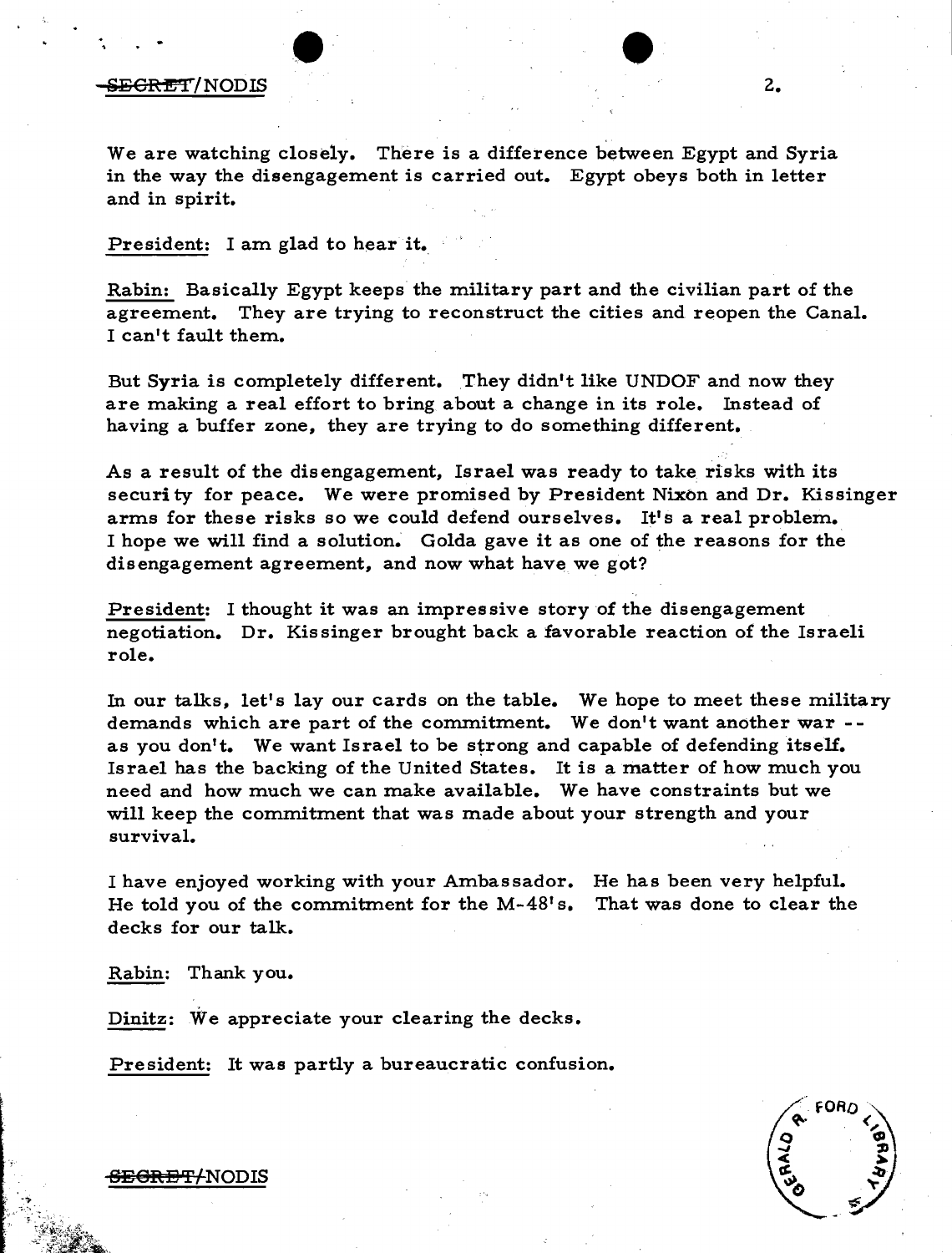# SECRET<sup>/</sup>NODIS 3.

Rabin: Let me tell you what we face. Egypt doesn't get major items, but Syria gets an unlimited supply. It has over 30 MIG-23s, the best in the Middle East. The A-3, with 90 mm. guns, is the lowest-grade tank in the Middle East. We destroyed 1100 Syrian tanks -- now they have more. Egypt is about back to its pre-war level. Their forces are bigger than NATO. We are not talking about matching them, but enough to enable us to meet an attack.

The stronger Israel is the better the chance for peace, and we are ready to move toward peace.

The Arabs believe that with this threat, diplomacy, and the oil thing, they can achieve what they want. We don't seek a war. As long as disengagement holds we will obey it, but we will not stand for violations. We thought the purpose of disengagement was to give an opportunity to move to peace. But none but Jordan talk to us. We offered Hussein four options; he didn't seem ready for any of them. It showed that since the disengagement he felt there should be unilateral withdrawal, and he had hardened his position. I can't say we have found common ground to move ahead. On certain grounds we have found common grounds. We both see the same way on the PLO and on having no third state between us. Both are opposed to terrorism. But beyond that, there is no common ground.

We offered an overall settlement. But he said he couldn't be the first. We offered principles of a settlement to carry out in stages. No withdrawal from the Jordan River. Leave Jerusalem open. We offered a functional division of responsibility. We offered condominium.

Kissinger: He was worried he might have left a favorable impression.

Rabin: We spent three hours on it. He wasn't negative.

Kissinger: He was afraid he might have done that. He didn't want that impression.

Rabin: We at least can sit and talk. It shows that on our side we are willing to work things out. With Egypt there may be something possible. With Syria I am more than doubtful.

President: We all know Syria is the toughest.

## SEGRET/NODIS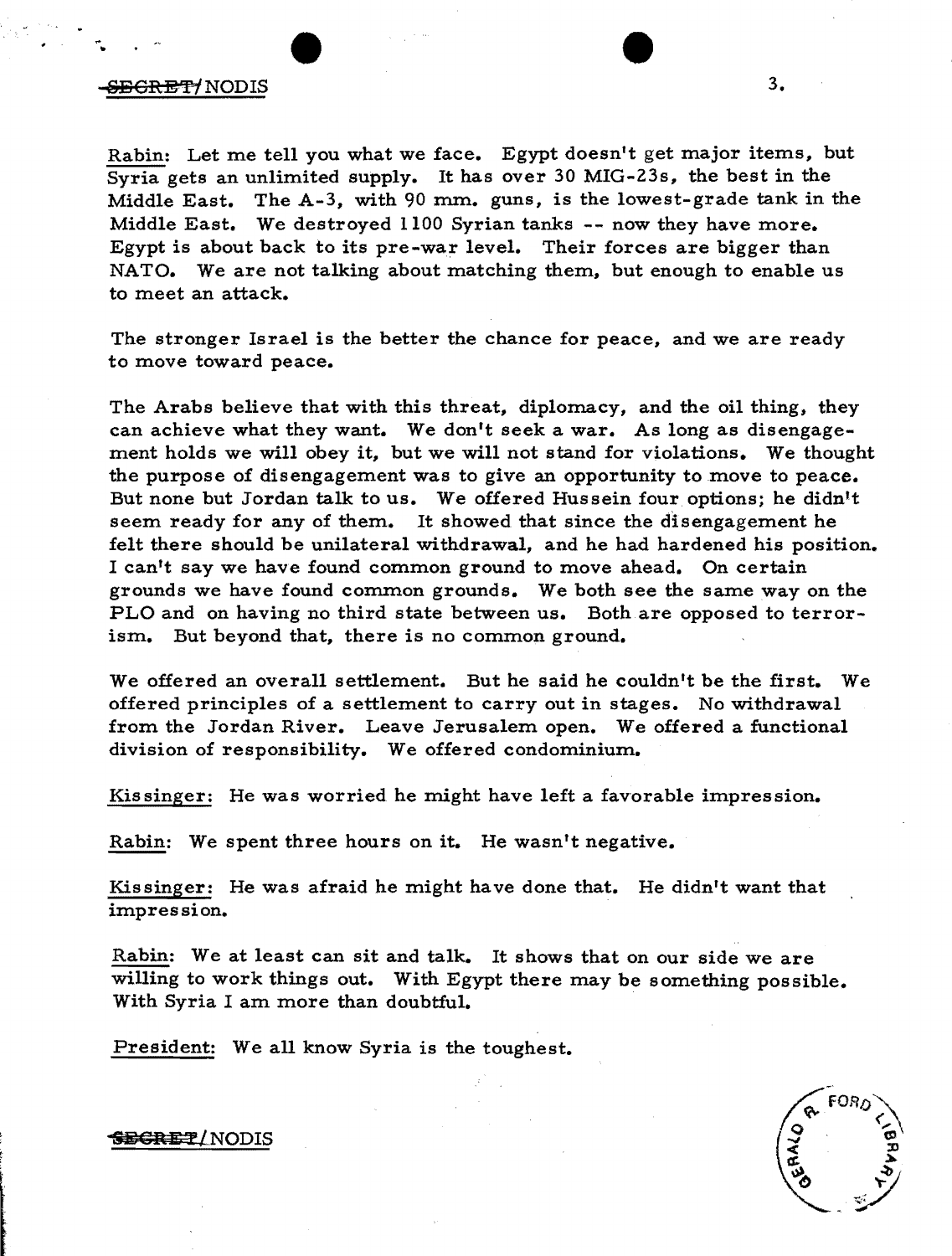# $\frac{1}{\sqrt{2}}$ .

Kissinger: The Prime Minister and I will have breakfast together and will be together most of the day. We will review and narrow things down for you. He is seeing Schlesinger.

Rabin: The trouble with Schlesinger is he always has to get a new instruction before he can move. We haven't even asked for anything new. I wouldn't deny we are disappointed with him.

President: Our people are committed to the survival and security of Israel. We can talk frankly: Look at the diplomatic and military situation.

Kissinger: The Prime Minister has planned every one of the Prime Minister's visits here. They came put all right.

Rabin: That is when I do the planning.

President: I am looking forward to meeting Thursday and to greeting Mrs. Rabin for dinner Thursday night.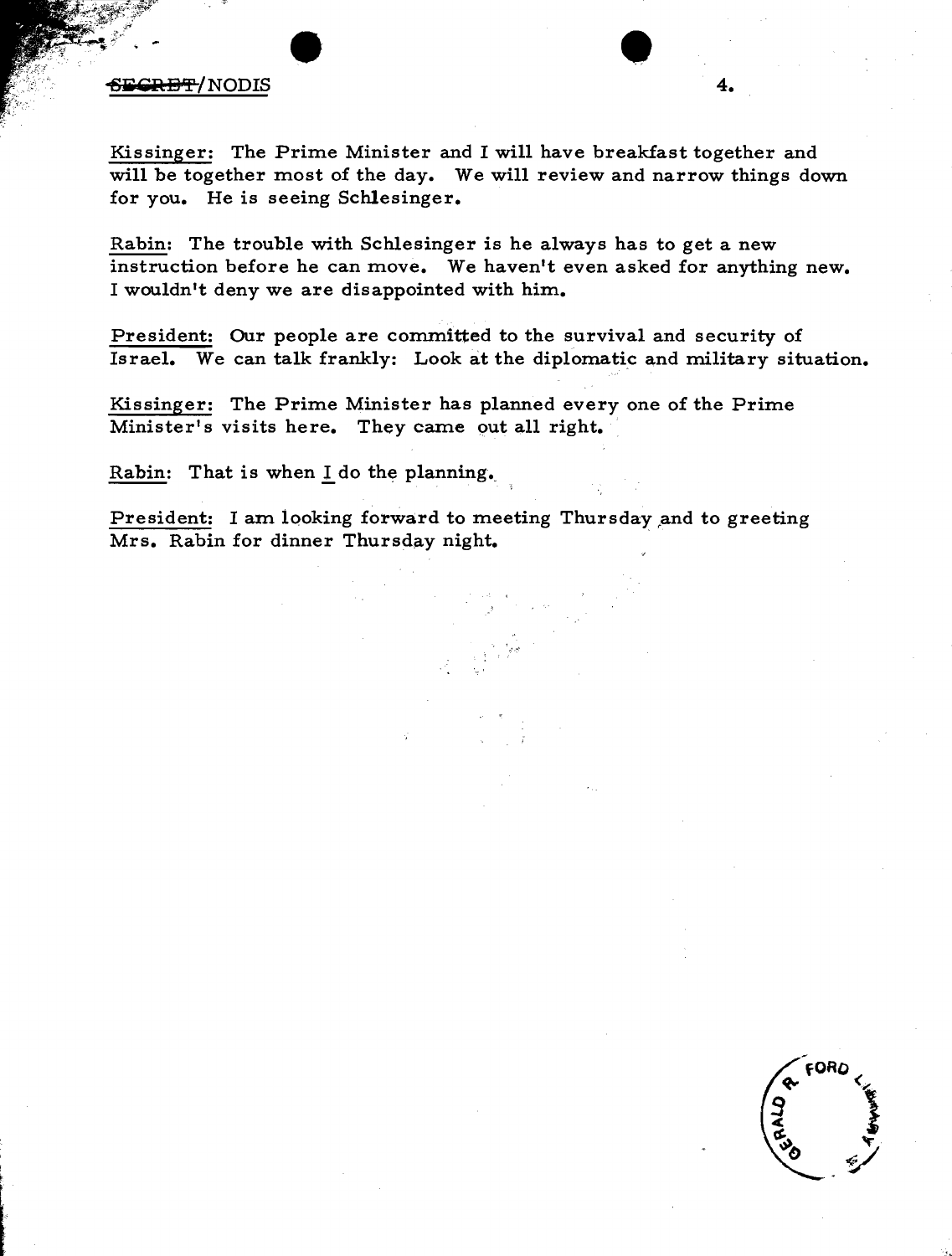NSSN 2012 P/Ration/Dinoty/Gazit/K Transcribed 10 Sept 74  $3:40 - 4:08$  pm  $f\rightarrow f\rightarrow f$ P: We must puttiguid you have come, there was old fundships truares much a have on old point combact to solar mon for porthun where and brook hund an which R. Thompson my work. Odul Word + bring pterline w ) join / wordly, Suring from a country which has had a homewhen If pains, Went than on your me will compt by semprise-his one of Harna but immedian. War wild in way white wept or any question. In where get way they of when should have montment - this was only work in which we dedn't gavers years of hargunhy them modern to of Contemp: Optic was un imperfected became non that then's import the more meant year. destroyed their seep-drops it. This time thought la dépend. Diaing. aquinants avec ligns it would had to peace. We writing cloudy. Three is if don't E+S up voy æp cloires carried ont, E étrep letters print. Begreatly & hosps a wid + continue part of cagesant-<br>Clay hyporyte Nurrotunat + nopen cand. Cont fault But Syin completely did. They child take UNDOF colle Instead of buffer game they tying & to #"  $d$  $\rightarrow$   $\theta$ Ws usuit of drawn, I was ready to Take usto for its ce courty for peace. We provided by N x K the arms for the soil with so can cauld defend messless. Sto a was probam - bype we will find sobution. Golden **E.O. 12058, SEC. 3.5** N**SC NEWG, MISNISS, STATE DEP**T. GUIDELINES, Statele*xicus 249/24* NARA, DATE 3/30/04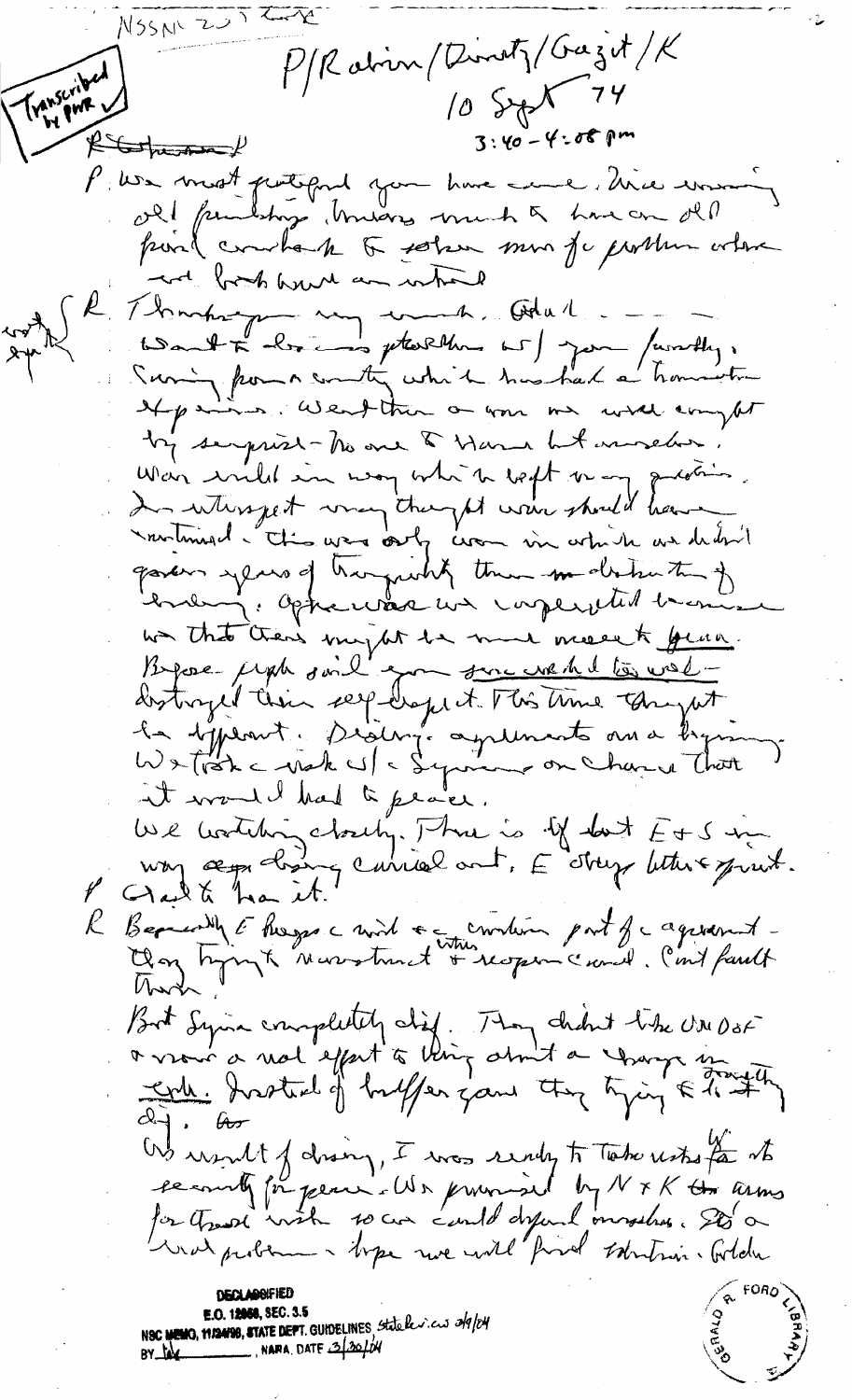\*\* Karke 1600 tomorrow

good it as and of mann for drainy agament & numerature P. That any impressive strong of change meget. He hought borb favorables inition of I will noted his on talks which part of a criterist. We don't mont inviter was a exemplant - comment I stray may athornes of deposition stary. I has basking of U.S. It with of hours much you woult hui mort tre com with leavy crathed that mark about your stringth Enpigral zon anné, He has trem vous habitant.<br>He tot jump a contract fra Mars fan Kelener K. Thank you We aggressive cleaning colucks. P Partya "Homewanti configura  $k$  hune on  $M-487$ R cohos ma fra - Edvant get mijn itms but Syric<br>dros t geld intruted rapply. Own zo Mij?s, chet inc ME. The A-3, us/ \$0 know give is lovest grade Tark in ME. We destroyed 1100 Syrian tank zon they have more. I alwat borkto pe am. The forces are ligger than NATO, we not talking about constituing train, but arrangh to invite us to meet an ottack. The otrymI chetter capance for prover and Maky & move toward pend The traits believe that of threat, deplacing, & oil think they can a him what they wont, be daily where. Or ling on dolong hults are inite orber it, but we to rue peur opper to mount place, but nous but Jambourtalk to vo. We offers for waring 4 of his

2